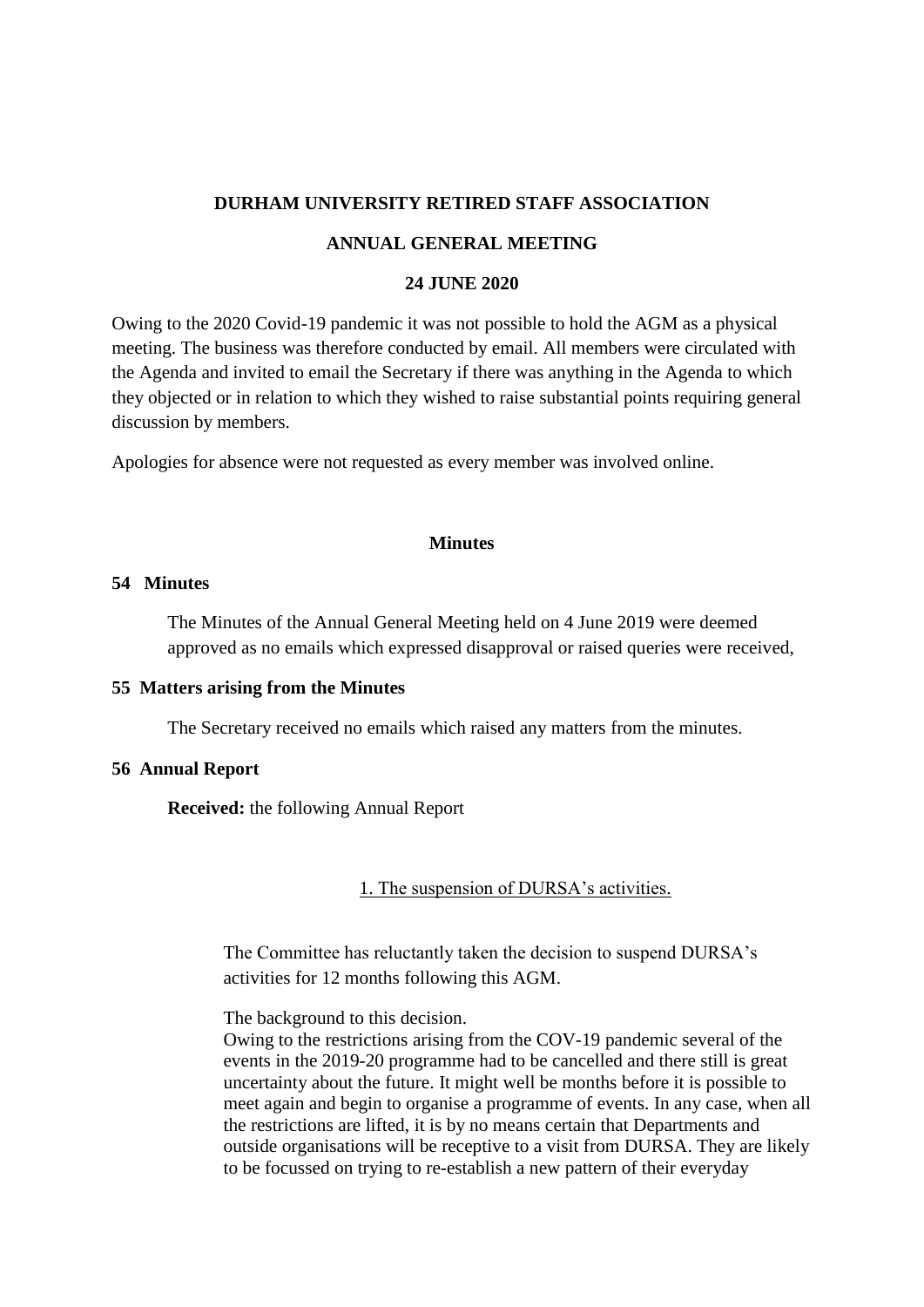activities. It is therefore impossible to plan a DURSA programme for 2020-21. at this point.

It is also the case that the committee will be depleted. Three members are standing down.

It is however the Committee's firm intention, when circumstances permit, to re-launch DURSA in a confident and positive manner, and we look forward to that event.

# 2. Acknowledgements

The Committee again wishes to record its gratitude for all the help received from the staff of DARO especially Tristam Alltimes and, most particularly, Steph Osborne for handling the Association's records and bookings and for distributing news and circulars to members. The work this year has been made more onerous by the pandemic and the consequent need for cancellations of events and reimbursements, while staff have sometimes been working from home.

## 3. The Committee

The composition of the Committee has been as elected at the Annual General Meeting in 2019 with the addition of Dr Alan Kenwright who was co-opted during the year. Dr Alan Heesom's 3 year term as Chairmen ended in June 2019, but he has continued for a further year, as acting Chairman, because a replacement had not been found.

It is a concern that finding a replacement Chairperson and new committee members is not proving to be easy.

The Committee met regularly and arranged a programme for the year.

## 4. Membership

The current number of members is 507 (482 last year). There is one Honorary Member, Bill Bryson.

#### 5. Accounts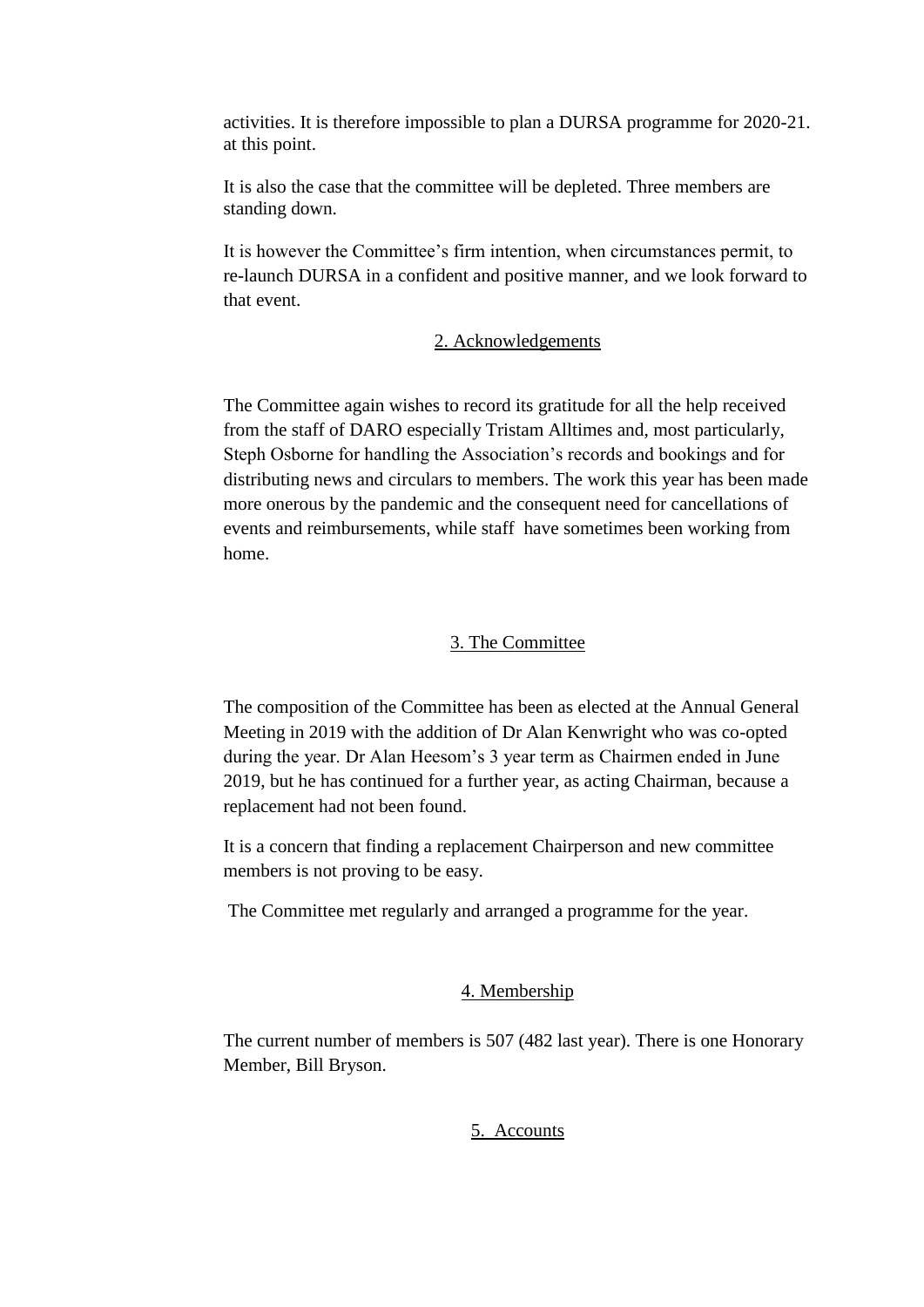The accounts show a satisfactory picture. The Treasurer's report will be circulated later.

# 6. Events During the Year

This year the programme has been seriously affected by the pandemic with many events in the later part of the year having to be cancelled. This severe disruption was entirely beyond the control of the Committee: our decisions conformed fully to all the University and national guidance and instructions.

There were however many events which did take place and all were found to be interesting and informative by those attending.

All the hosts have been welcoming and have frequently gone to a great deal of trouble to make DURSA's visit successful. We are most grateful to them.

The events held are listed below with the number of members and guests attending shown in brackets:

#### **2019**

| 16 October |             | Ryhope Engines Museum. (18)                              |
|------------|-------------|----------------------------------------------------------|
|            | 13 November | Cameron's Brewery, Hartlepool (12)                       |
|            | 4 December  | Pre-Christmas Reception, Croxdale Community Centre. (18) |
|            | 9 December  | <b>JDR Cables. Hartlepool (9)</b>                        |

#### **2020**

| 22 January  | Department of Classics and Ancient History (18)              |
|-------------|--------------------------------------------------------------|
| 12 February | Department of Psychology (14)                                |
| 11 March    | Centre for Process Innovation's National Formulation Centre, |
|             | at NETPark $(13)$                                            |

At this point the programme was disrupted by the pandemic.

| 20 April | The DURSA Lunch, Hotel Indigo. CANCELLED               |
|----------|--------------------------------------------------------|
| 13 May   | HMS Trincomalee, Hartlepool. CANCELLED                 |
| 17 June  | Archaeology dig, Auckland Castle. CANCELLED            |
| 24 June  | AGM and Reception, at the Business School. CANCELLED,  |
|          | but the essential business will be conducted by email. |

In addition to the above events there were monthly **Drop-Ins** at the Botanic Garden Café until they were cancelled owing to the pandemic. The Drop-Ins were enjoyed by those attending but typically there was only a small number of members participating.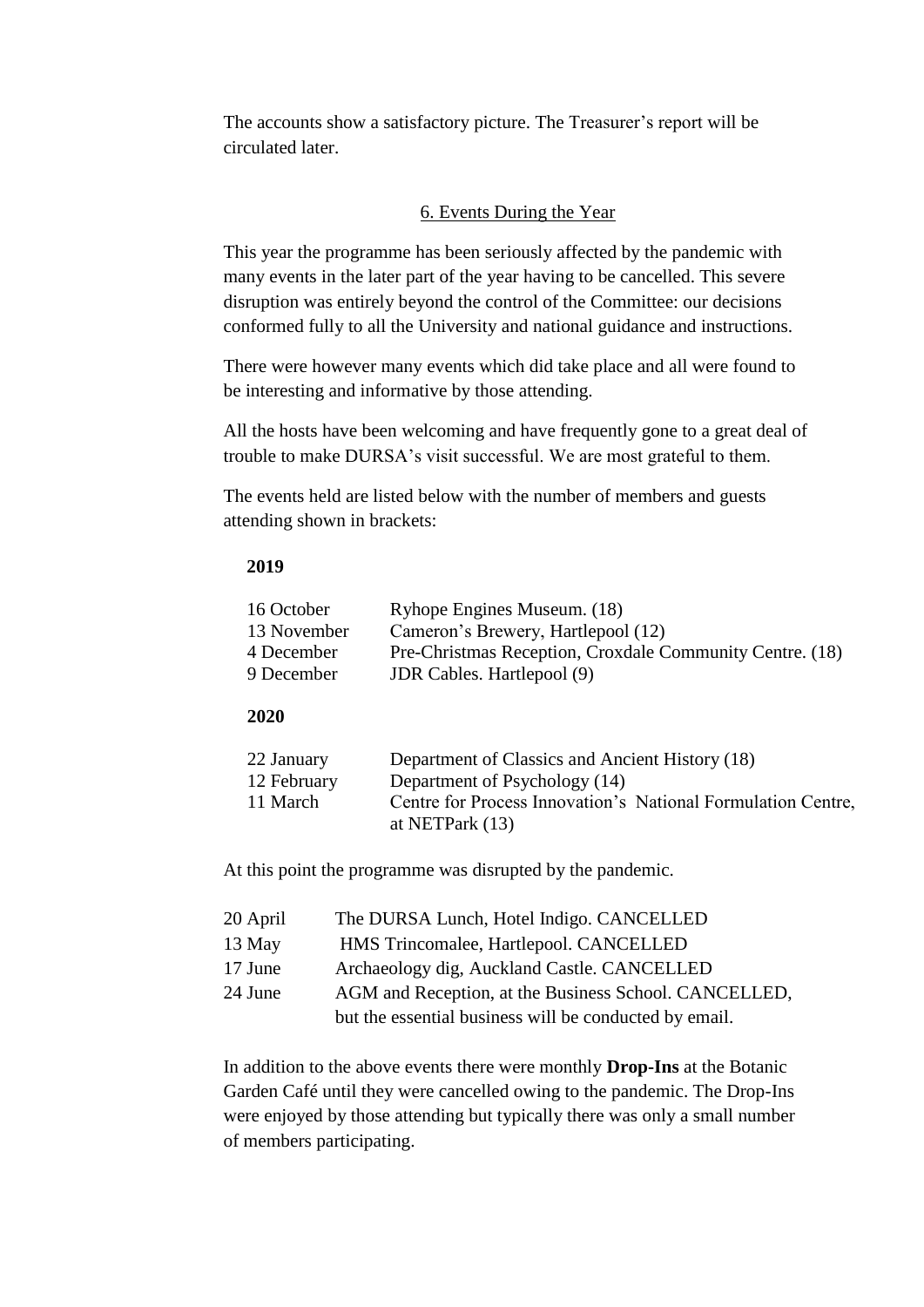# 7. The 2020-21 Programme and beyond.

The 2020-21 programme has now been suspended but, for the record, members might like to know that the Committee had been actively developing a programme of visits including:

- Nissan. (repeat visit)
- The School of Modern Languages and Cultures.
- The Law Department.
- The University Sports Centre.
- The Police Headquarters (repeat visit).
- The Department of Earth Sciences (repeat visit)

 County Durham and Darlington Fire Service Training Centre. In addition consideration was being given to running some of the cancelled events from the 2019-20 programme.

Looking further into the future the Committee has a list of other possible visits. Namely:

- South Shields Ferry. An evening cruise.
- Palace Green Library (repeat visit).
- Oriental Museum (repeat visit)
- New University Buildings e.g. a new College/TeachingBlock.
- Bowes Museum.
- PBSA (Private build student accommodation).
- Hartlepool Nuclear Power Station, Seaton Carew.
- Spanish Gallery and Research Centre, Bishop Auckland.
- HMS Calliope. Royal Navy Reserve Unit, Gateshead
- Cathedral specialist tour e.g. geology or architecture.(repeat visit).
- JDR Cables, Hartlepool (repeat visit).
- 'Cherryburn'. Thomas Bewick Birthplace Museum.

# **57 Accounts**

**Noted.** The Association's accounts were not available owing to delays in processing transactions caused by the pandemic, as indicated in the Agenda. They will be circulated to members in due course.